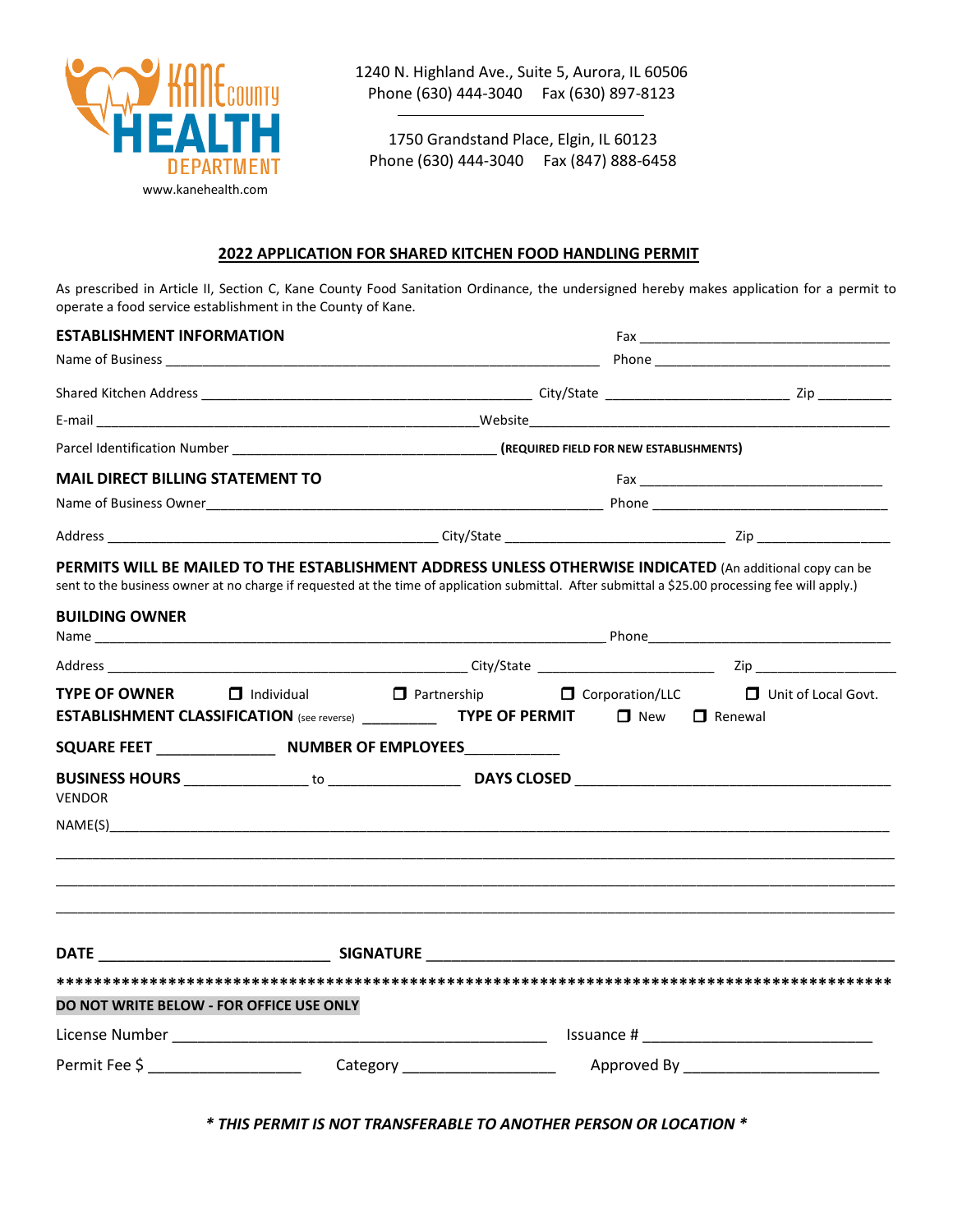## **ESTABLISHMENT CLASSIFICATIONS**

#### **CATEGORY I-2**

1) Potentially hazardous foods are cooled, as part of the food handling operation at the facility;

2) Potentially hazardous foods are prepared hot or cold and held hot or cold for more than 12 hours before serving;

- 3) Potentially hazardous foods cooked and cooled, must be reheated;
- 4) Potentially hazardous foods which are prepared for off-premises serving with time-temperature requirements during transportation; holding and service are relevant;
- 5) Complex preparation of foods, or extensive handling of raw ingredients with hand contact for ready-to-eat foods, occurs as part of the food handling operations at the facility;
- 6) Vacuum packaging and/or other forms of reduced oxygen packaging are performed at the retail level; or
- 7) Immunocompromised individuals such as the elderly, pre-school aged children and pregnant women are served, where these individuals compose the majority of the consuming population.

A Certified Food Protection Manager must be on the premises at all times.

### **CATEGORY II**

1) Hot or cold foods are held at required temperatures for no more than 12 hours and are restricted to same day service;

- 2) Foods are prepared from raw ingredients using only minimal assembly;
- 3) Foods that require complex preparation (whether canned, frozen or fresh prepared) are obtained from approved food processing plants, high risk food service establishments or retail food stores.

A Certified Food Protection Manager must be on the premises at all times.

#### **CATEGORY III**

- 1) Only pre-packaged foods are available or served in the facility, and any potentially hazardous foods available are commercially pre-packaged in an approved processing plant;
- 2) Only limited preparation on non-potentially hazardous foods and beverages, such as snack foods and carbonated beverages, occurs in facility;
- 3) Only beverages (alcoholic and non-alcoholic) are served at the facility.

A Certified Food Protection Manager recommended but not required.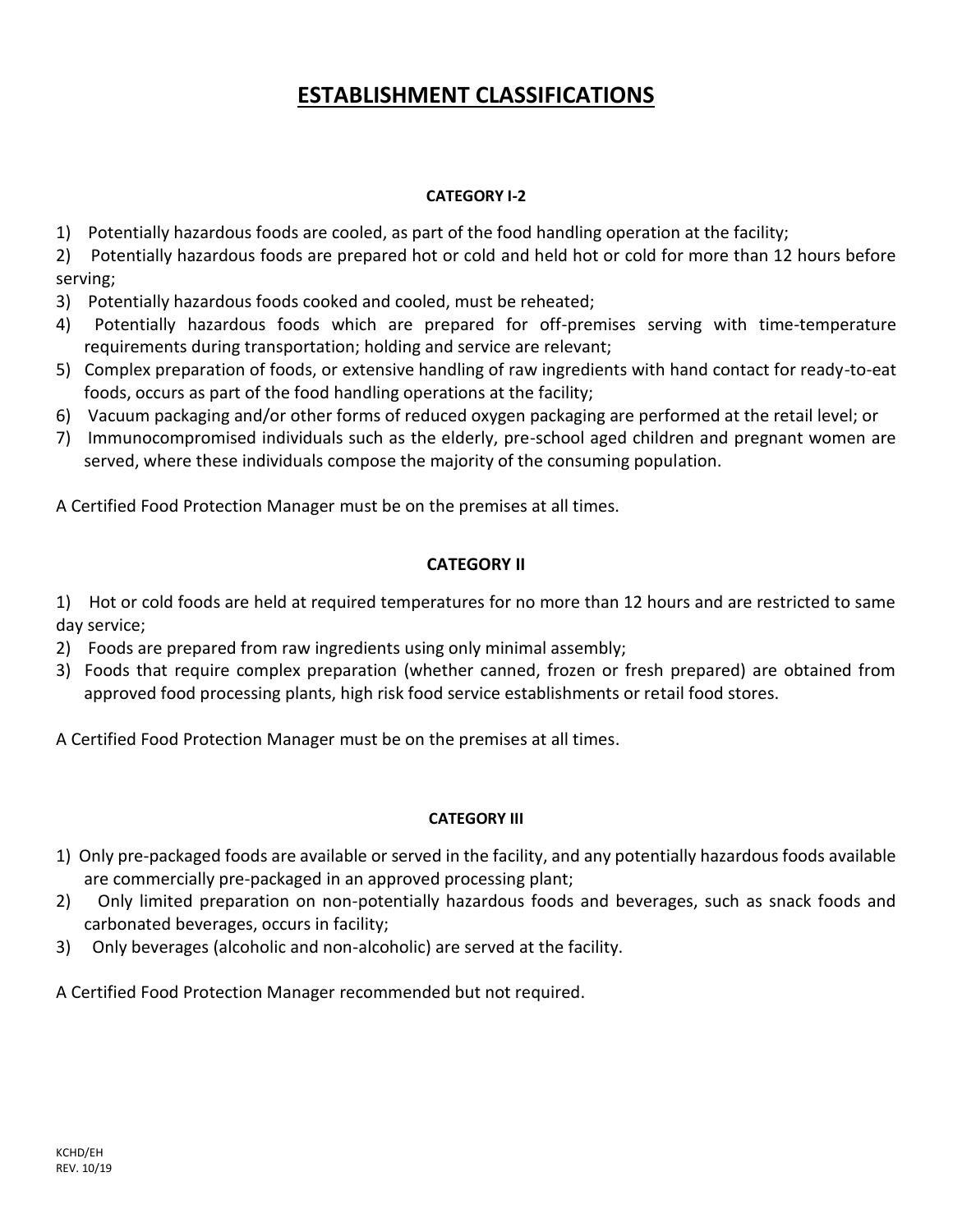## **CATEGORY I-2 and II SHARED KITCHEN FOOD ESTABLISHMENTS**

Mandatory Certified Food Protection Manager Schedule

| schedule). | A Certified Food Protection Manager must be present at all times the facility is in operation for Category I-2 and<br>II establishments. Provide two (2) weeks' worth of work schedules for these employees (see reverse side for |
|------------|-----------------------------------------------------------------------------------------------------------------------------------------------------------------------------------------------------------------------------------|
|            |                                                                                                                                                                                                                                   |
|            |                                                                                                                                                                                                                                   |
|            |                                                                                                                                                                                                                                   |
|            |                                                                                                                                                                                                                                   |
|            |                                                                                                                                                                                                                                   |
|            |                                                                                                                                                                                                                                   |
|            |                                                                                                                                                                                                                                   |
|            |                                                                                                                                                                                                                                   |
|            |                                                                                                                                                                                                                                   |
|            |                                                                                                                                                                                                                                   |
|            |                                                                                                                                                                                                                                   |
|            |                                                                                                                                                                                                                                   |
|            |                                                                                                                                                                                                                                   |

\_\_\_\_\_\_\_\_\_\_\_\_\_\_\_\_\_\_\_\_\_\_\_\_\_\_\_\_\_\_\_\_\_\_\_\_\_\_ (Signature (Owner/Manager)